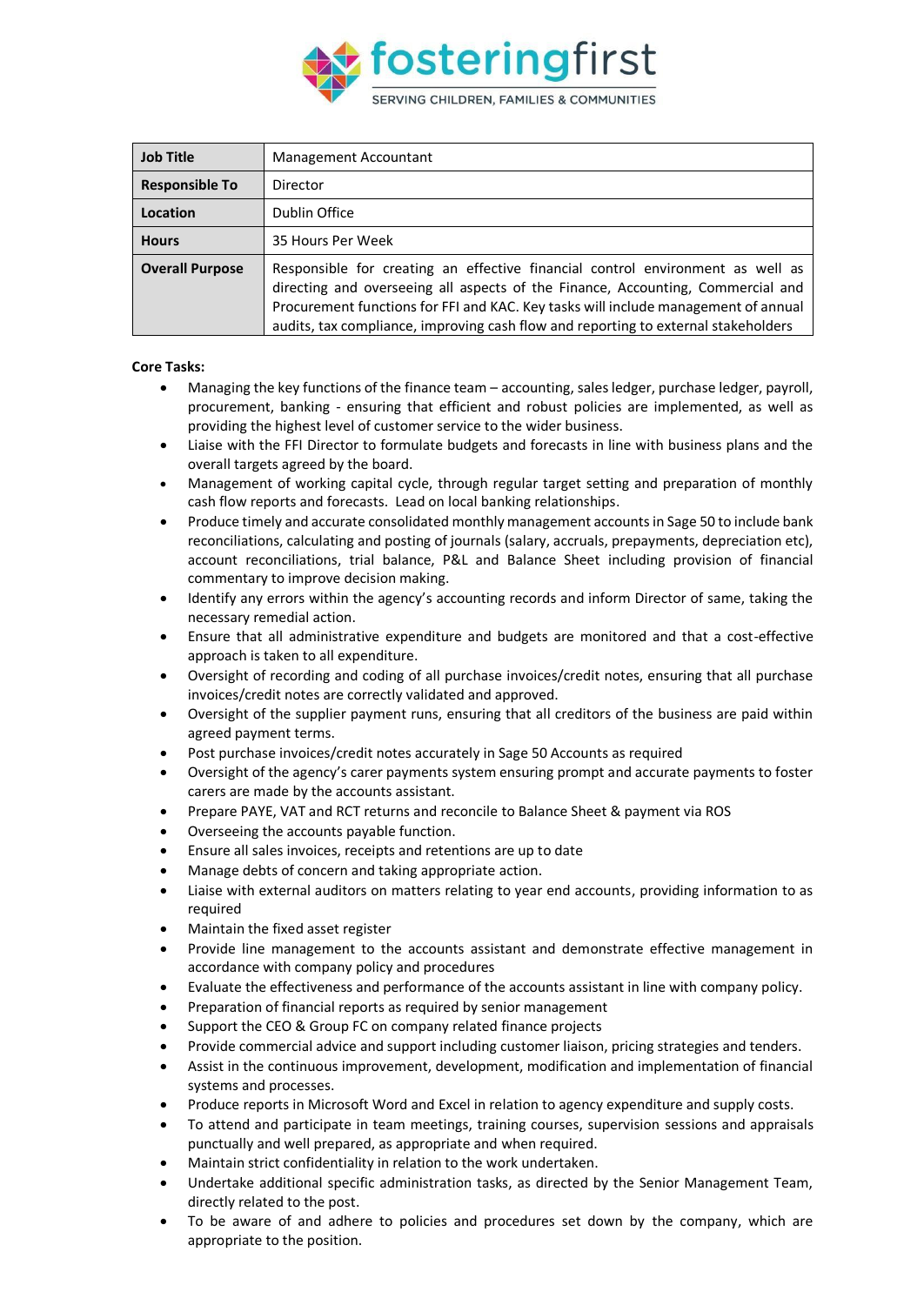

## **Additional Duties:**

Due to the nature of certain job roles, the actual hours of work may differ from the standard Monday to Friday, 9am to 5pm and you will be expected to work in a flexible way and provide additional working time where necessary when tasks not specifically covered in the job description, have to be undertaken. For some posts, such as those directly working with carers and children or young people, this may include working in the evenings or at weekends on occasions.

- 1. The post holder will respond sensitively and professionally to the children, young people and families who work with FFI.
- 2. The post holder will be expected to undertake training and development deemed necessary for the pursuance of the post.
- 3. The post holder will be expected to reach a minimum basic standard of I.T. competence to be able to use company electronic systems effectively.
- 4. The post holder will be expected to ensure that Health and Safety is observed in the course of employment.
- 5. The post holder will be expected to ensure and comply with Equal Opportunities Policy and Procedure in all employment practices.
- 6. The post holder will be expected to comply with the no smoking policy in place.
- 7. The post holder will be expected to work effectively as part of the FFI team.
- 8. The post holder will be expected to participate in the development of FFI to meet its aims and objectives.
- 9. The post holder will be expected to uphold and promote the professional image of FFI and the Key Assets Group at all time.
- 10. The post holder will be expected to adhere to the principals of the Data Protection Legislation.
- 11. The post holder will be expected to demonstrate that the Key Assets values are at the centre of all they do.
- 12. The post holder will be expected to promote and maintain positive anti-racist, anti-sexist and multicultural practices.
- 13. Ensuring compliance with safeguarding procedures, throughout all work within the Company, keeping the Director informed of work in progress and informs the Director immediately of any child protection matter or serious complaint. Ensuring compliance with Child Protection Procedures with special reference to Children First Guidelines, Children First Act 2015 and reporting procedures.

## **Please see full Person Specification below**